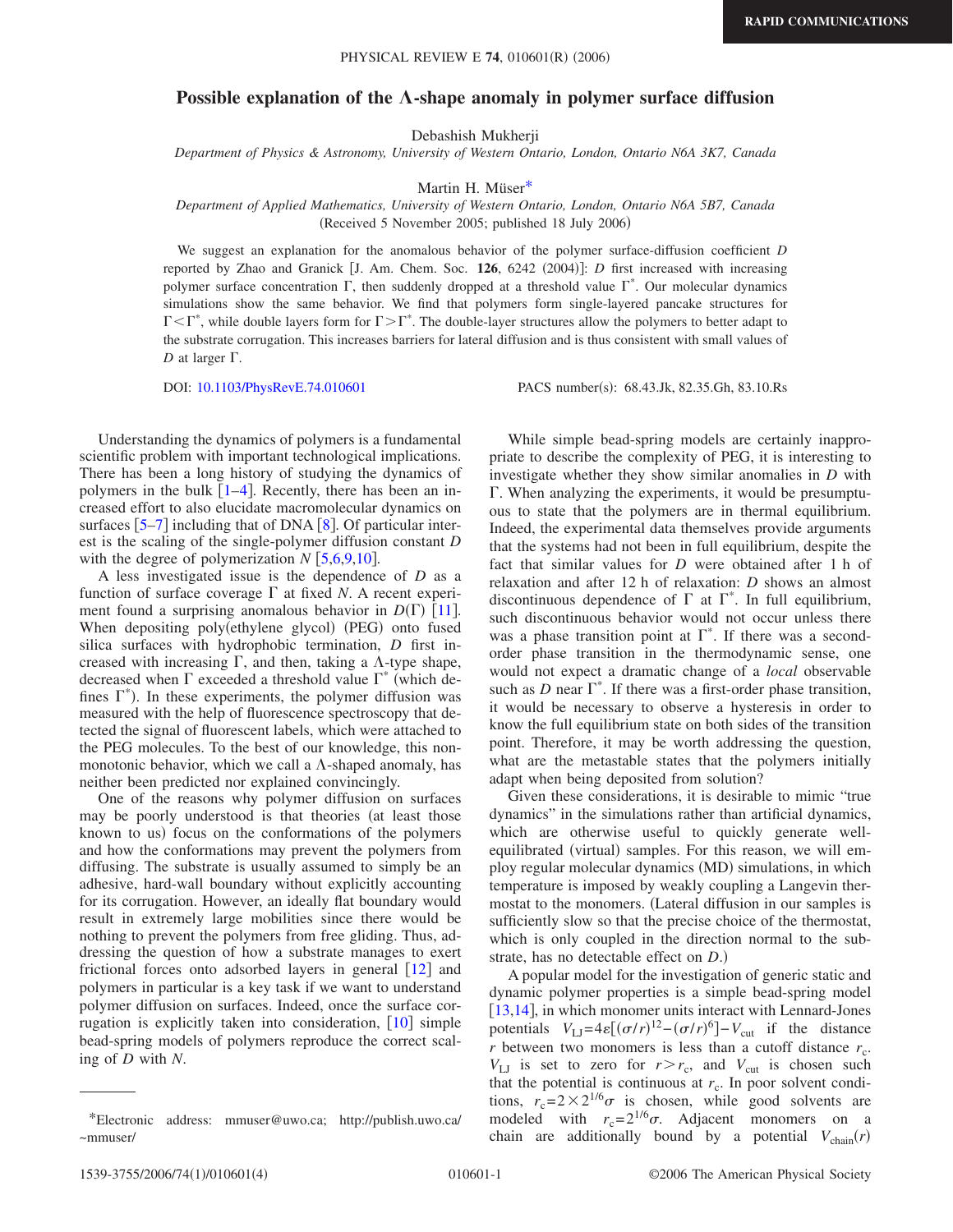$= -(1/2)kR_0^2 \ln[1 - (r/R_0)^2]$ , where  $R_0 = 1.5\sigma$  and  $k = 30\varepsilon/\sigma^2$ . The results presented below are expressed in units of the Lennard-Jones energy  $\varepsilon$ , the Lennard-Jones radius  $\sigma$ , and the mass *m* of individual monomers. Values that would be representative of hydrocarbons are as follows:  $\varepsilon = 30$  meV,  $\sigma$ =0.5 nm, and  $t_0$ =3 ps [[13](#page-3-10)]. The thermal energy is set to  $0.5\varepsilon$ , which makes the polymers stick to the substrate and to themselves, while still being sufficiently mobile to diffuse during the time scale of the simulation. In the simulations, we fix the degree of polymerization to *N*=10. This value is smaller than the experimental value of  $N \approx 244$ . However, given that the persistence length (in units of monomers) is probably smaller in the MD simulations than in the experiments, we expect to be in the correct regime.

The substrate consists of a  $(111)$  surface of a facecentered-cubic solid. The geometry is essentially square with a fixed linear dimension of  $37.5\sigma$  and periodic boundary conditions are employed in lateral direction. Atoms in the substrate are confined to their lattice sites with a nearestneighbor distance of  $1.209\sigma$ . Monomers and substrate atoms interact with the same potential as that for monomers interacting with each other in poor solvent conditions. Due to the discreteness of the wall, corrugation barriers exist. They break the translational symmetry and hence prevent the polymers from freely gliding over the surface. This model has been used previously to study the diffusion of polymers between two walls, and the friction between two walls in the presence of polymers as well as in their absence  $[15]$  $[15]$  $[15]$ . Here, however, we will only consider one surface.

Initial configurations are generated by distributing the polymers randomly in the lateral direction and close enough to the substrate so that they are likely to feel the substrate's adhesive force. We believe that this procedure reproduces the experimental deposition from solution sufficiently well. We run the simulations for  $5\times10^8$  MD time steps, that is,  $2.5 \times 10^{6} t_0$  to equilibrate the sample, in some cases for longer times. The system is then observed over another few  $10<sup>7</sup>$  MD time steps, during which observables such as the diffusion constant and the structure factor are measured. *D* is obtained from the time-correlation function  $C(t)$ 

$$
C(t) = \frac{1}{2N} \sum_{\alpha=1}^{2} \sum_{i=1}^{N} \langle [R_{i\alpha}(t+t') - R_{i\alpha}(t')]^{2} \rangle, \tag{1}
$$

<span id="page-1-0"></span>where  $R_{i\alpha}(t)$  is the *x* or *y* component of the position of monomer *i* in a given polymer, by making use of the relation  $D = \frac{1}{2}$ lim<sub>t→∞</sub>  $\partial C(t)/\partial t$ . An average over time and all polymers is taken in Eq.  $(1)$  $(1)$  $(1)$ . Moreover, in the evaluation of *D*, the limit  $t \rightarrow \infty$  is replaced by fitting a straight line to  $C(t)$  at the largest times. In all cases, the polymers were well in the diffusive regime when determining *D*. This means that local equilibrium was reached, which does not imply that the global, thermodynamic equilibrium was achieved.

The results obtained for *D* as a function of the coverage  $\Gamma$ is shown in Fig. [1.](#page-1-1) The functional dependence of  $D(\Gamma)$ shows the same distinct  $\Lambda$ -type shape as in the experiment. The similarity is particularly striking for our poor solvent conditions. This may be surprising given that (bulk) water is a good solvent for PEG. However, the surface termination in

<span id="page-1-1"></span>

FIG. 1. Lateral diffusion coefficient *D* of individual polymers as a function of monomer coverage  $\Gamma$ , which is measured in number of monomers per unit surface area. Lines are drawn to guide the eye.

the experiments is strongly hydrophobic  $[6,11]$  $[6,11]$  $[6,11]$  $[6,11]$ , which dramatically reduces the dielectric constant of water within the first few water layers near the surface. This explains why water's solvation force for PEG would be reduced at the interface. In the following, we will focus on poor solvent conditions. All results are qualitatively similar for good solvents.

Having reproduced the experimentally observed features in  $D(\Gamma)$ , it is sensible to investigate whether the changes in the dynamics are accompanied by morphological changes of the adsorbed polymers. Indeed, when studying simulation snapshots, it becomes apparent that the polymers "spontaneously" formed single-layer islands for  $\Gamma \leq \Gamma^*$ , while doublelayer islands formed at concentrations  $\Gamma > \Gamma^*$  (see Fig. [2](#page-1-2)). To be more precise, when depositing five chains on the substrate, corresponding to  $\Gamma$  = 0.0356, it took about  $5 \times 10^8$  MD time steps for the five chains to form one single, singlelayered island. Conversely, at the large deposition concentrations, for example at  $\Gamma$ =0.356, small double-layered islands formed after only  $10^7$  MD time steps. Even after  $10^9$  MD time steps, however, there were still disconnected islands, which, on large time scales, would certainly unite. It is important to point out that we can observe the formation of double-layered islands with relatively few polymers when  $\Gamma$ is large, while larger single-layered structures can form when the local concentration is initially small. Thus, the structures

<span id="page-1-2"></span>

FIG. 2. Snapshots of structures for  $\Gamma = (a) \ 0.178 \leq \Gamma^*$  and (b)  $0.249>\Gamma^*$ . Bonds are drawn between adjacent monomers in a chain.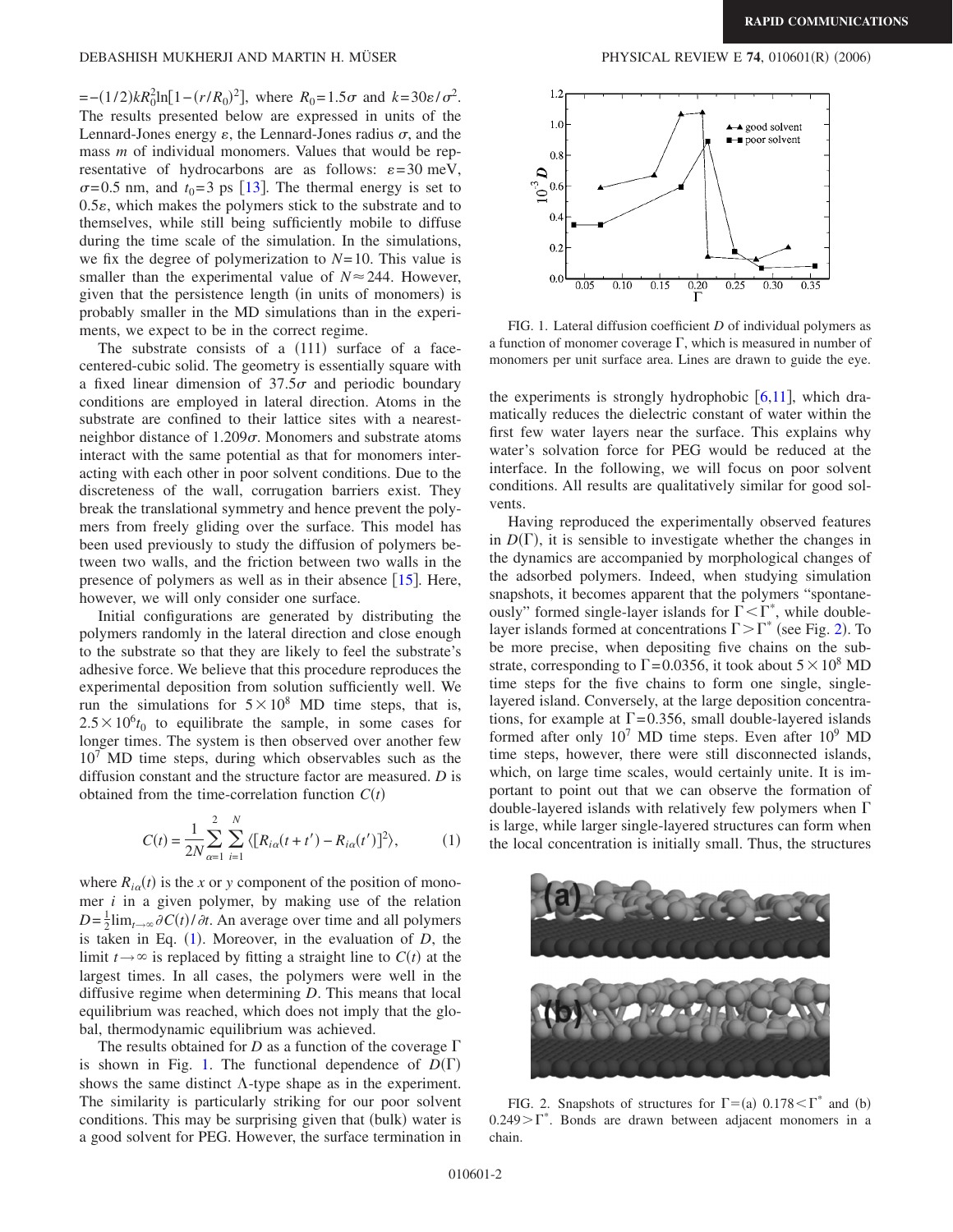<span id="page-2-0"></span>

FIG. 3. Structure factor  $S(Q)$  as a function of wave number  $Q$ for the substrate (line), the bottom layer of a double-layered structure  $S_{2b}(Q)$ , and a single layer  $S_s(Q)$ . All  $S(Q)$  are normalized to yield the same value at *Q*=0.

initially formed (i.e., within the first few  $10^6$  MD time steps) appear to be extremely relevant for the long-time structure and ultimately for the (nonequilibrium) long-time dynamics.

It still needs to be understood (a) why the mobility increases when single-layer islands grow in size and (b) why the double-layered islands diffuse less than the single-layer islands. We cannot yet provide a striking argument for (a). However, we speculate that the increased fluctuations in the *z* coordinate for  $\Gamma$  less than but close to  $\Gamma^*$  assist the monomers to jump over the corrugation barriers. Simulations with fixed coordinates in *z* have to be conducted in the future to clarify this issue.

As for (b), two explanations seem plausible. (i) The second layer acts as an adhesive external load, pressing the monomers of the bottom layer deeper into the substrate's potential energy minima, thereby increasing the energy barriers and hence reducing mobility. We tested this idea by reducing the cutoff radius for the interaction between fluid and substrate atoms in such a way that only the bottom layer, but not the top layer, was attracted to the substrate. This alteration resulted in a mere 20% increase in *D* and hence does not explain the dramatic change of  $D$  at  $\Gamma^*$ . (ii) The two-layer structure gives the polymers more flexibility to adjust their geometry to the substrate corrugation. Indeed, in molecular snapshots of the bottom layer it becomes apparent that the atoms show the same local structure as the substrate. From simple adsorbed monolayers it is known that the substrate's ability to imprint its corrugation into the fluid decreases its slip time  $\lceil 12 \rceil$  $\lceil 12 \rceil$  $\lceil 12 \rceil$ , which translates into a reduced diffusion constant. To make the analysis quantitative, we calculated the static structure factor  $S_{2b}(Q)$  of the polymers in the bottom layer of a double-layer configuration for different wave vectors **Q** and compared it to the structure factor of a single-layered pancake  $S_s(Q)$ . In Fig. [3,](#page-2-0) we show the orientationally averaged results for the  $S(Q)$ 's and include the Bragg peaks  $S_{sub}(G)$  from the substrate for comparison. These peaks are located at the substrate's reciprocal lattice vectors **G**. One can see that the bottom layer of the doublelayer structure has much more, i.e., more than twice as much, scattering intensity near the substrate Bragg peaks than the single layers do. We believe that this explains the much re-

## $(2006)$

duced mobility of the double layers in our simulations. In leading-order contribution, one can assume that the corrugation barriers  $\Delta E_{\rm b}$ , which prevent a slider from moving laterally with respect to the substrate, increase linearly with the structure factor  $[16]$  $[16]$  $[16]$ . Thus, the much increased values of  $S_{2b}$ **G**) with respect to  $S_s$ **G**) would be consistent with an exponentially reduced diffusion coefficient, in a simple Arrhenius-type activation picture, i.e., *D*∝exp(-Δ*E*<sub>b</sub>/*k<sub>B</sub>T*), or alternatively  $D \propto \exp[-\alpha S_{2b}(\mathbf{G})/k_B T]$ , where  $\alpha$  is a proportionality coefficient. As the double-layer islands age, we observe a weak increase in  $S(Q)$  near the G's. This increase is accompanied by a strong reduction in *D*. Our statistics are currently too poor to make a sufficiently accurate test of the  $D \propto \exp[-\alpha S_{2b}(\mathbf{G})/k_BT]$  hypothesis.

To validate our claims related to the  $S(Q)$ 's in a real laboratory experiment, it would be necessary to measure the structure factor of the bottom layer independent from that of the top layer. This is because when we calculated  $S(Q)$  of the full, double-layered structure, the signal had been dramatically reduced. We still believe that the  $S(Q)$  argument may well be responsible for the experimental observations. The better interlocking of bottom layer and substrate is made possible by the additional flexibility of the polymers that they have when bonds connecting adjacent monomers can be out of plane rather than only within the plane parallel to the substrate.

It will certainly require more studies to validate our scenario. It may be particularly useful to work with realistic model potentials. However, one of the difficulties involved would be that the exact molecular surface structure will play a key role for prefactors. Unfortunately, the detailed roughness is hardly ever known to the desired degree. It may be important to emphasize that the crystallinity of the substrate is not important for the qualitative features of the mechanisms that we suggest to occur. The polymers need to (and do) match the surface corrugation only locally. Thus, we would have expected similar trends in our model in  $D(\Gamma)$ if we had used atomically flat, but amorphous substrates, provided that the interatomic spacing in these substrates had been similarly large on average as in the crystalline surfaces.

Although this study was done based on generic potentials and simple face-centered (111) surfaces, it may yet be worth discussing the issue of the time scale separation between simulation and experiment. There are two relevant time scales, if our scenario is correct. First, the time  $t_1$  it takes a polymer to diffuse one lattice constant on average. Expressing our dimensionless diffusion constant in the characteristic units mentioned above, we find that the experimental value for  $t_1$  is about ten times larger than ours in the limit of vanishing  $\Gamma$ . Given that energy landscapes enter exponentially into diffusion coefficients, this can only be seen as a coincidentally close agreement. The other time scale is the time  $t_2$ it takes for the double-layer structures to form. In our simulations, the double layers are energetically favorable over the single-layer structures. Therefore, we consider our single layers to be metastable. In experiment, the propensity to form double layers may be much reduced as compared to our simulations, which would result in an exponentially increased  $t_2$ . Something that speaks in favor of this argument is